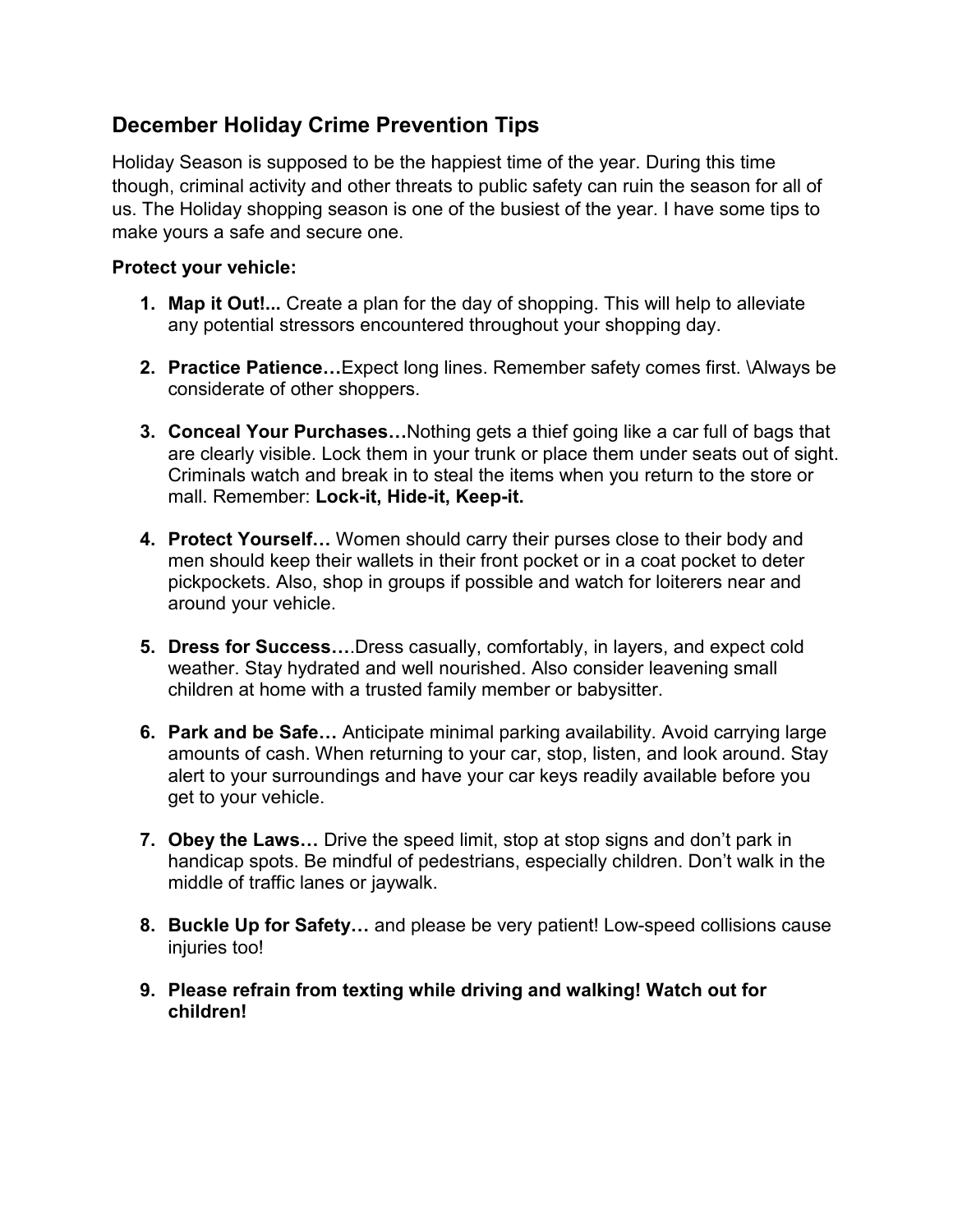**While online shopping may seem less dangerous than shopping at big-box retailers these days, don't be fooled about the inherent safety of online shopping. Here are 5 tips to protect yourself on both Black Friday and Cyber Monday:**

- **1. Pre-Paid Credit Cards…** The digital age's American Express's traveler's checks. They will protect your daily use credit cards and your back accounts from fraud.
- **2. HTTPS Everywhere…** Free service that allows you to use encrypted traffic where available.
- **3. Fraud Notification…** If your bank has them use them!
- **4. Password Manager…** These programs generate random passwords that can be used at shopping sites and keeps track of them so you don't have to.
- **5. Patch your system…** make sure your computer is up to date with the latest browsers, operating systems, and security software.

### **Protect Your House with these tips:**

**1. Keep your "check-ins" in check.**

Protect yourself:

- o Never allow check-ins at your own home (you'll be alerting potential thieves to your address).
- o Don't make comments about items you've purchased or received as gifts.
- o Don't check in online when you're out of town.
- o Limit sharing information to friends and family by only accepting people you know as friends and followers.
- **2. Remember to lock your door.**

## **3. Don't give vandals or burglars a chance to act.**

Install motion detector lights on all sides of your house, and if possible, make sure they're visible from the road.

#### **4. Deny easy access to the garage.**

Protect yourself:

- o Never leave your garage door opener in your car.
- o Always make sure your garage door is closed and locked, with the inside door secure.
- o Don't tempt fate—try not to use the garage as a hiding place for gifts.
- **5. Display the tree, not the gifts**.

Protect yourself: